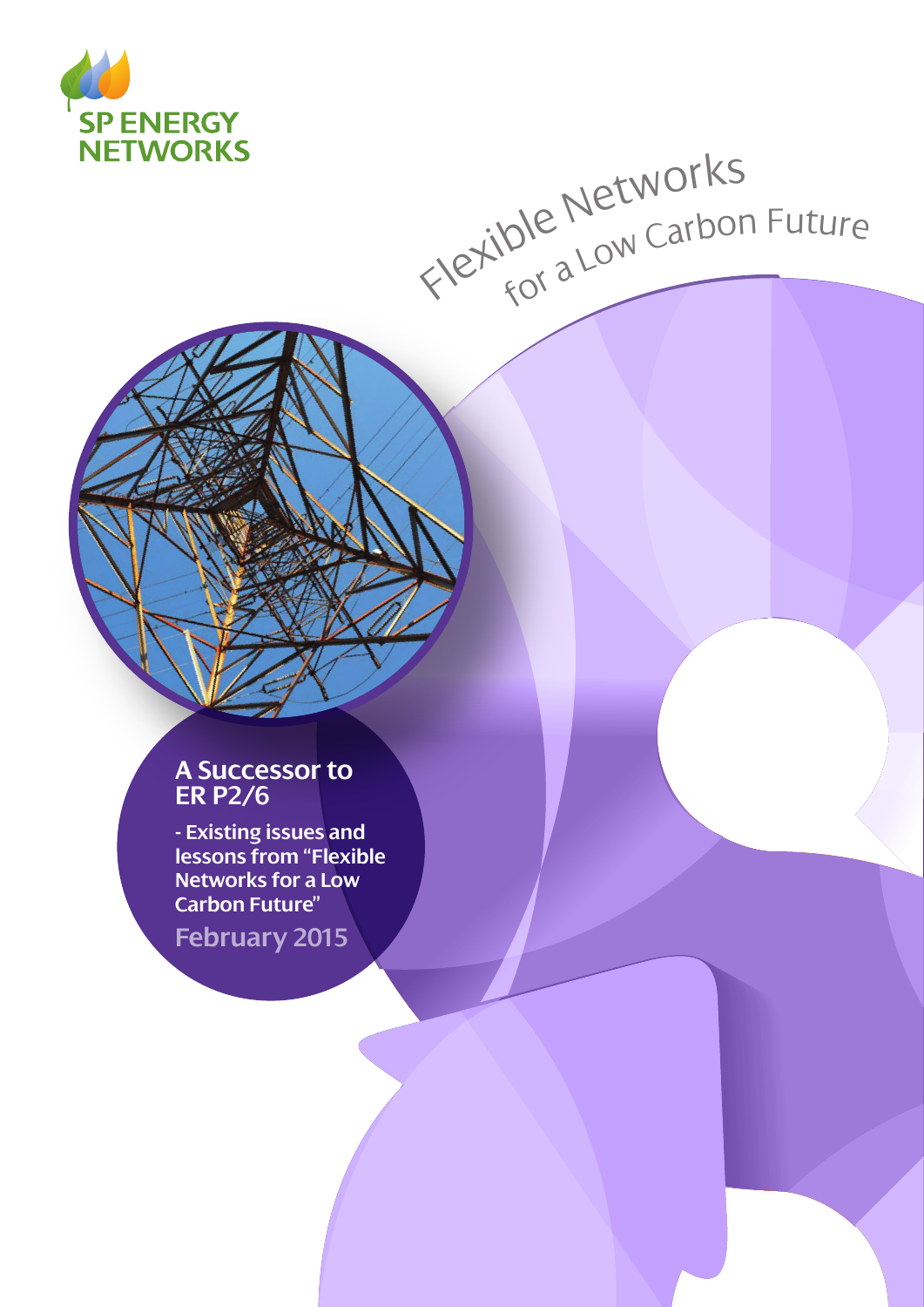# A successor to ER P2/6: existing issues and lessons from "Flexible Networks for a Low Carbon Future"

#### *Keith Bell*

*Scottish Power Professor of Smart Grids, University of Strathclyde*

#### *April 2015*

## <span id="page-1-0"></span>**Executive summary and learning points**

This note is concerned with a network's ability to meet demand for power. In other words, with 'security of supply' and, in particular, with standards or conventions that drive a distribution network planner's decisions in respect of ensuring that demand will be met in future. It takes lessons from the "Flexible Networks" Low Carbon Networks Fund project in respect of 'flexible' network actions such as dynamic or real-time ratings, network reconfiguration and voltage regulation along with learning from network monitoring, not least to aid better forecasting of demand, and applies them in respect of possible development of a successor to the main standard that drives network investment to provide adequate reliability of supply to distribution connected demand, Engineering Recommendation (ER) P2/6, i.e. the  $6<sup>th</sup>$  edition of ER P2.

This note discusses a number of issues in respect of ER P2/6, its application by Distribution Network Operators (DNOs) and its interactions with other regulatory initiatives, not least the Interruption Incentive Scheme (IIS) and 'load indices'.

### <span id="page-1-1"></span>**Learning points**

The main learning points are:

- 1. Flexible network interventions such as dynamic or real-time ratings, network reconfiguration and voltage regulation, suitably applied, can provide network capacity headroom.
- 2. Network reconfiguration to transfer demand between groups can aid the meeting of demand provided network capacity headroom is available in the neighbouring group to which demand is transferred at the time at which the transfer is enacted.
- 3. Monitoring of network loading and application of suitable statistics can improve the forecasting of demand.
- 4. Exceedance of a 'circuit capacity' does not necessarily mean that that circuit will trip with the consequence of interrupting demand, or that ageing of assets on the circuit will be significantly accelerated with the result of either early asset write-off or higher probability of trip.
- 5. There is inconsistency among DNOs in respect of forecasting of group demand and definition of 'circuit capacity'.
- 6. While ER P2/6 seemingly does not prevent the use of flexible network interventions, it is seemingly not yet habitual among all DNO planners to explore them and test whether they are the most economic and efficient means of meeting the criteria set down in ER P2/6 in respect of meeting demand.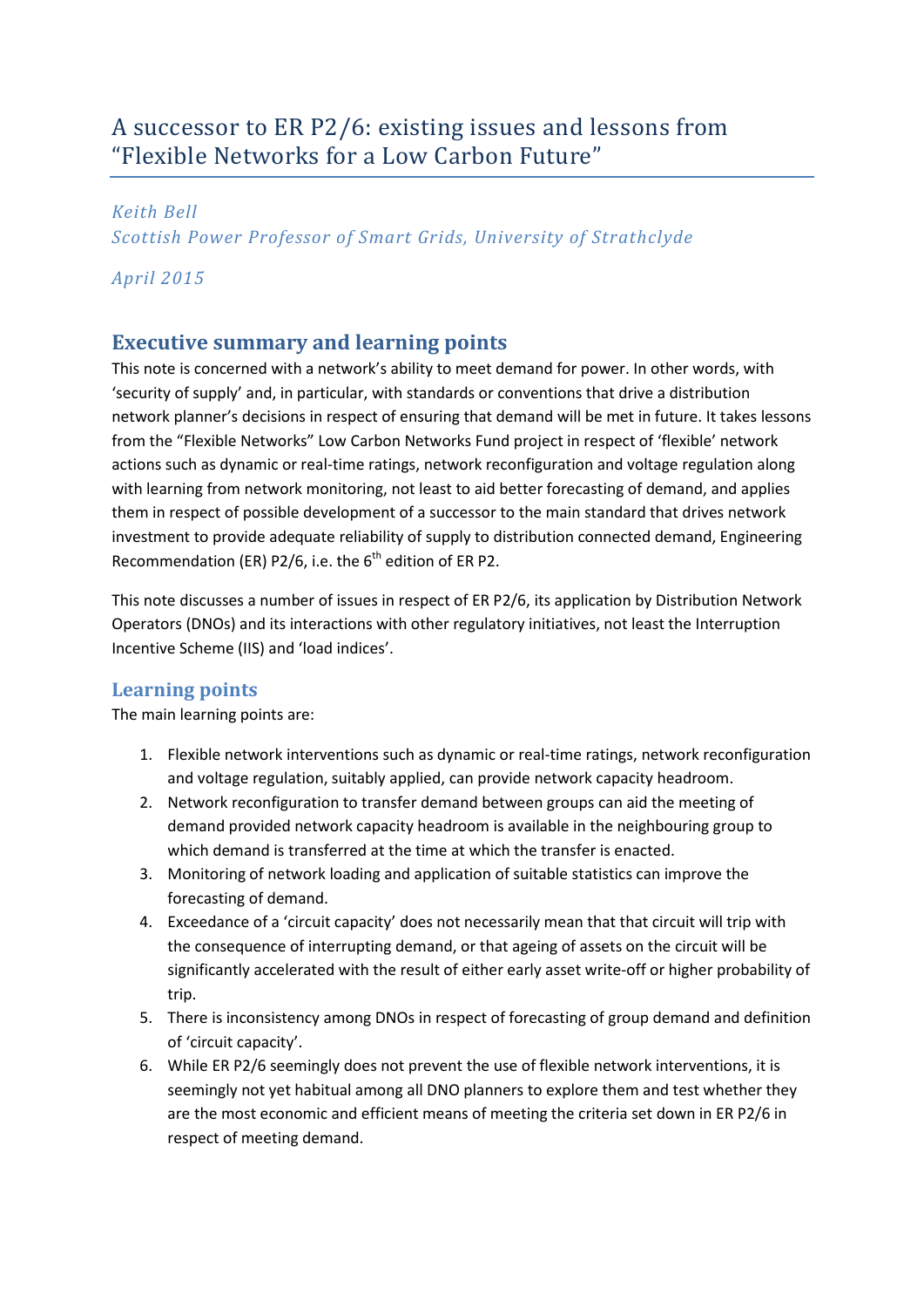7. There are inconsistencies between three regulatory initiatives in respect of DNO investment to meet demand: ER P2/6, the IIS and 'load indices'.

#### <span id="page-2-0"></span>**Recommendations**

- 1. Work recently initiated by a Working Group of the Distribution Code Review Panel to review ER P2/6 with a view to making recommendations on a successor standard is welcome and is recommended to address 'risk' and different means by which demand might be met, including through use of flexible network interventions such as dynamic or real-time ratings, network reconfiguration and voltage regulation, and means not explored by the Flexible Networks project such as demand side response.
- 2. The presentation of any new distribution network design standard should be carefully considered and should learn lessons from other standards, not least the National Electricity Transmission System Security and Quality of Supply Standard (NETS SQSS), in respect of clear and consistent definitions of terms, secured events and system conditions to be avoided.
- 3. Any new distribution network design standard should give clear and credible guidance on the background conditions against which network capacity is to be assessed, including both levels of demand and operation of generation plus how storage and flexible demand might be treated.
- 4. In order to allow its application by a DNO against a potentially rapidly changing background of both demand and generation technologies and new connections, any a new distribution network design standard may need to be formulated in such a way as to be easy to interpret and apply even if that means that the outcome of application cannot be guaranteed to always be completely optimal.
- 5. There should be consistency among standards, conventions and incentives such that DNO behaviours are driven unambiguously towards their customers' best interests *and* DNOs can be confident of recovering their reasonably incurred costs. It is recommended that the interactions between ER P2/6, the IIS and 'load indices' are reviewed. In addition, it is recommended that work is undertaken to develop standards that drive both DNOs and generators towards economic and efficient accommodation of generation on distribution networks.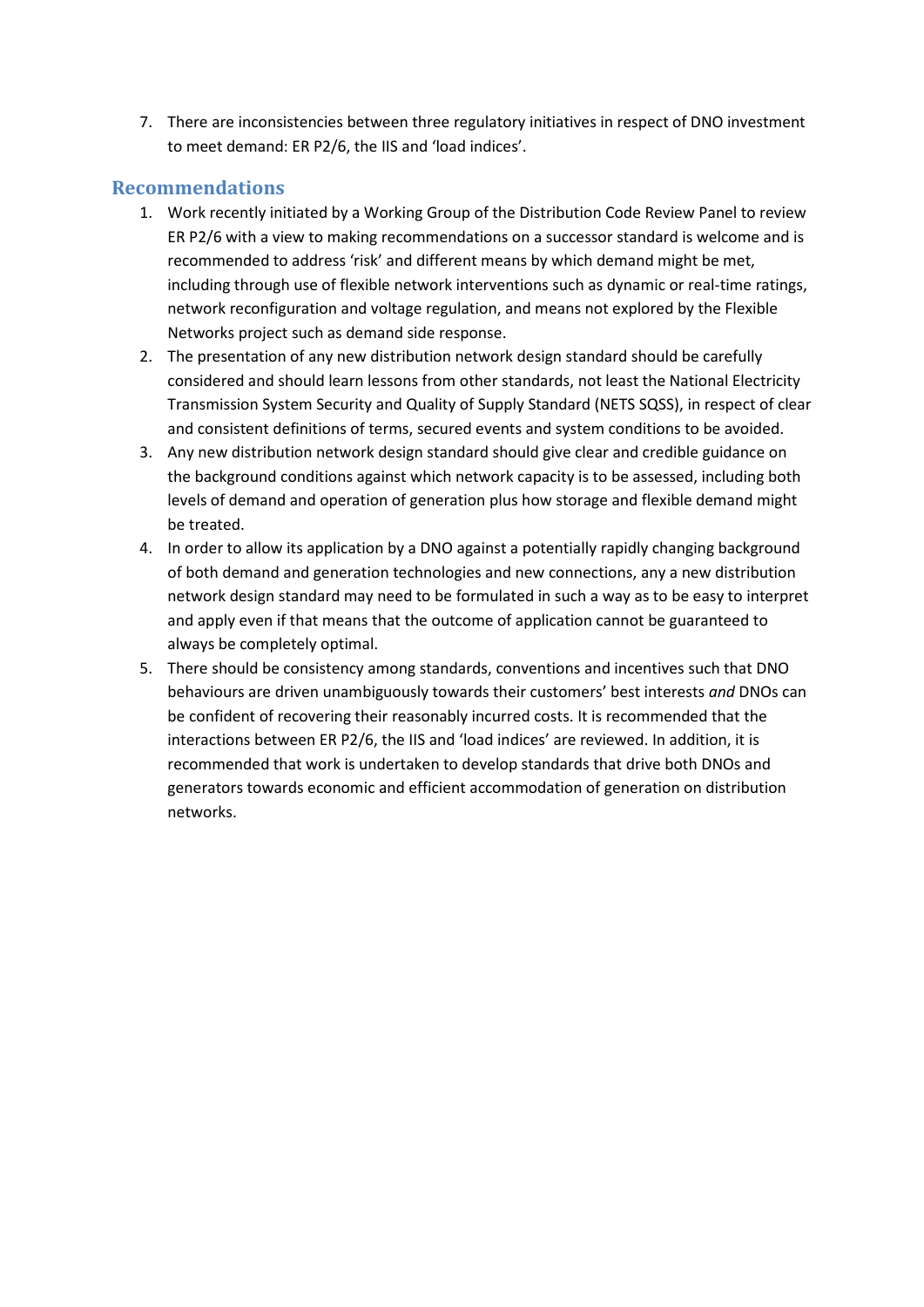# **Contents**

| $\mathbf{1}$   |       |  |  |
|----------------|-------|--|--|
|                | 1.1   |  |  |
|                | 1.2   |  |  |
|                | 1.3   |  |  |
| $\overline{2}$ |       |  |  |
|                | 2.1   |  |  |
|                | 2.2   |  |  |
| 3              |       |  |  |
|                | 3.1   |  |  |
|                | 3.2   |  |  |
| 4              |       |  |  |
|                | 4.1   |  |  |
|                | 4.1.1 |  |  |
|                | 4.1.2 |  |  |
|                | 4.1.3 |  |  |
|                | 4.2   |  |  |
|                | 4.3   |  |  |
|                | 4.4   |  |  |
| 5              |       |  |  |
|                | 5.1   |  |  |
|                | 5.2   |  |  |
|                | 5.3   |  |  |
|                | 5.4   |  |  |
|                | 5.5   |  |  |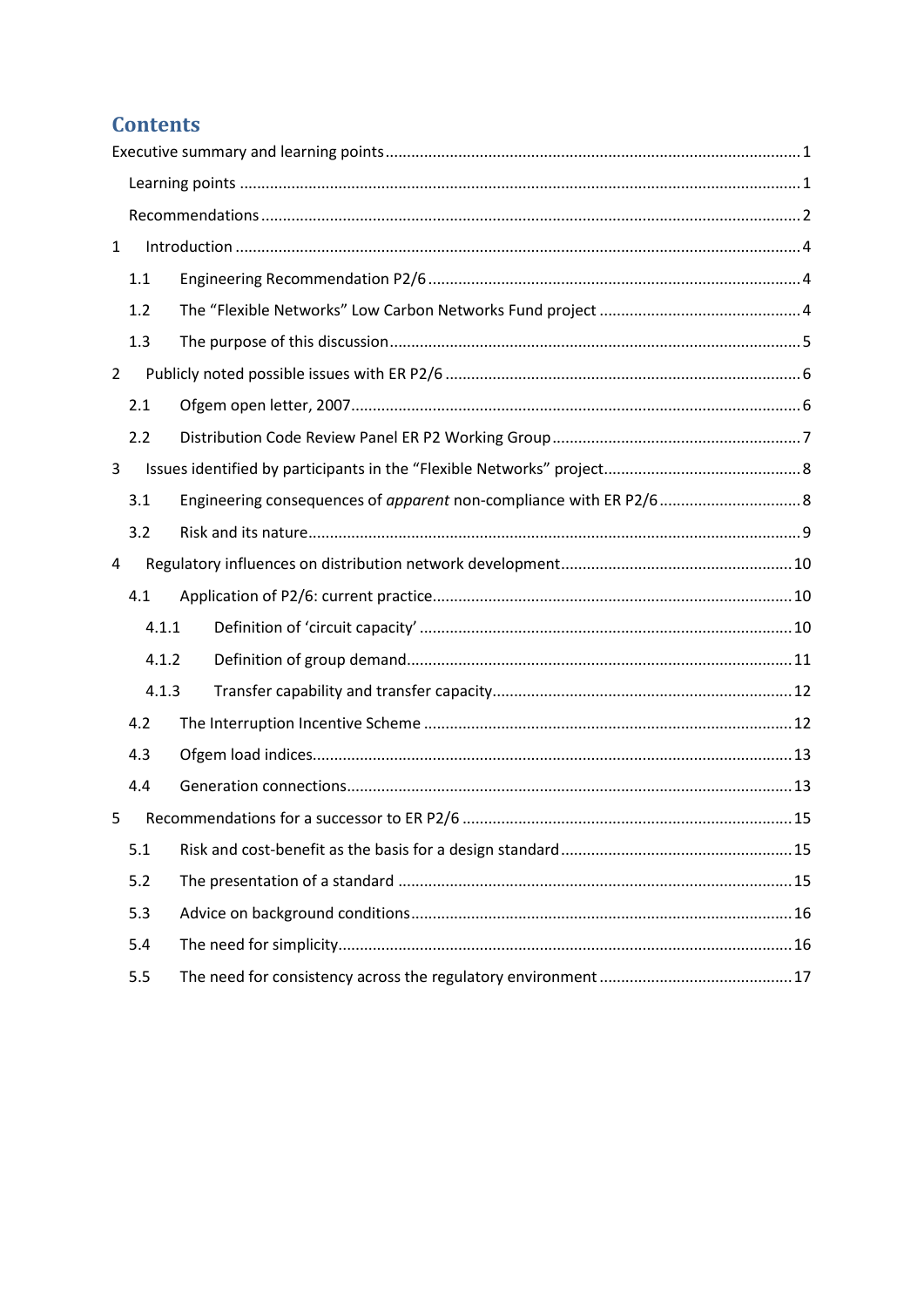# <span id="page-4-0"></span>**1 Introduction**

This note is concerned with a network's ability to meet demand for power. In other words, with 'security of supply' and, in particular, with standards or conventions that drive a distribution network planner's decisions in respect of ensuring that demand will be met in future. As such, a key document for distribution network operators (DNOs) in Britain is Engineering Recommendation P2/6 (ER P2/6), which is discussed both in terms of what it says and how it is used. The latter is addressed in light of learning, in particular, from the "Flexible Networks" Low Carbon Networks Fund project led by SP Energy Networks. A number of recommendations are made in respect of a successor document to ER P2/6 that can drive network development to meet demand.

The remainder of this section introduces ER P2/6, the "Flexible Networks" project and the purpose of this discussion. Subsequent sections outline publicly acknowledged issues with ER P2/6, issues that have become apparent to participants in the "Flexible Networks" project in the course of that project and regulatory influences on distribution network development in Britain before finally presenting a number of recommendations.

## <span id="page-4-1"></span>**1.1 Engineering Recommendation P2/6**

Engineering recommendation (ER) P2/6 is the  $6<sup>th</sup>$  revision of ER P2 which is concerned with "security of supply" and is described in its introduction as a "guide to system planning". Distribution Network Operators (DNOs) in Britain are obliged under their operating licences to comply with the Distribution Code. The Distribution Code refers to P2/6 as follows:

In accordance with the Condition 5 of the Distribution Licence, DNOs shall plan and develop their DNO's Distribution Systems to a standard not less than that set out in DGD Annex 1 Item 4, Engineering Recommendation P2/6 – "Security of Supply" or such other standard of planning as DNOs may, with the approval of the Authority, adopt from time to time.

ER P2/6 "sets out the normal levels of security required for distribution networks classified in ranges of Group Demand". The capacity to meet demand is defined for a group for which the connection has been depleted by one or two circuit outages as:

- a. "The appropriate cyclic rating of the remaining transmission or distribution Circuits which normally supply the Group Demand, following outage of the most critical Circuit (or Circuits); plus
- b. "Transfer Capacity which can be made available from alternative sources; plus
- c. "For demand groups containing Distributed Generation (DG), the effective contribution of the DG to network capacity."

## <span id="page-4-2"></span>**1.2 The "Flexible Networks" Low Carbon Networks Fund project**

The "Flexible Networks" Low Carbon Networks Fund Tier 2 project led by SP Energy Networks has largely been concerned with identifying and utilising existing capacity on distribution networks that current, conventional ways of planning and operating them would not normally recognise. This is primarily motivated not by avoidance of network expansion or reinforcement but by buying time until the extent of growth of demand associated with decarbonisation, e.g. more electric heating or charging of electric vehicles, becomes apparent and hence there can be more confidence in a need for reinforcement. The methods explored include the following: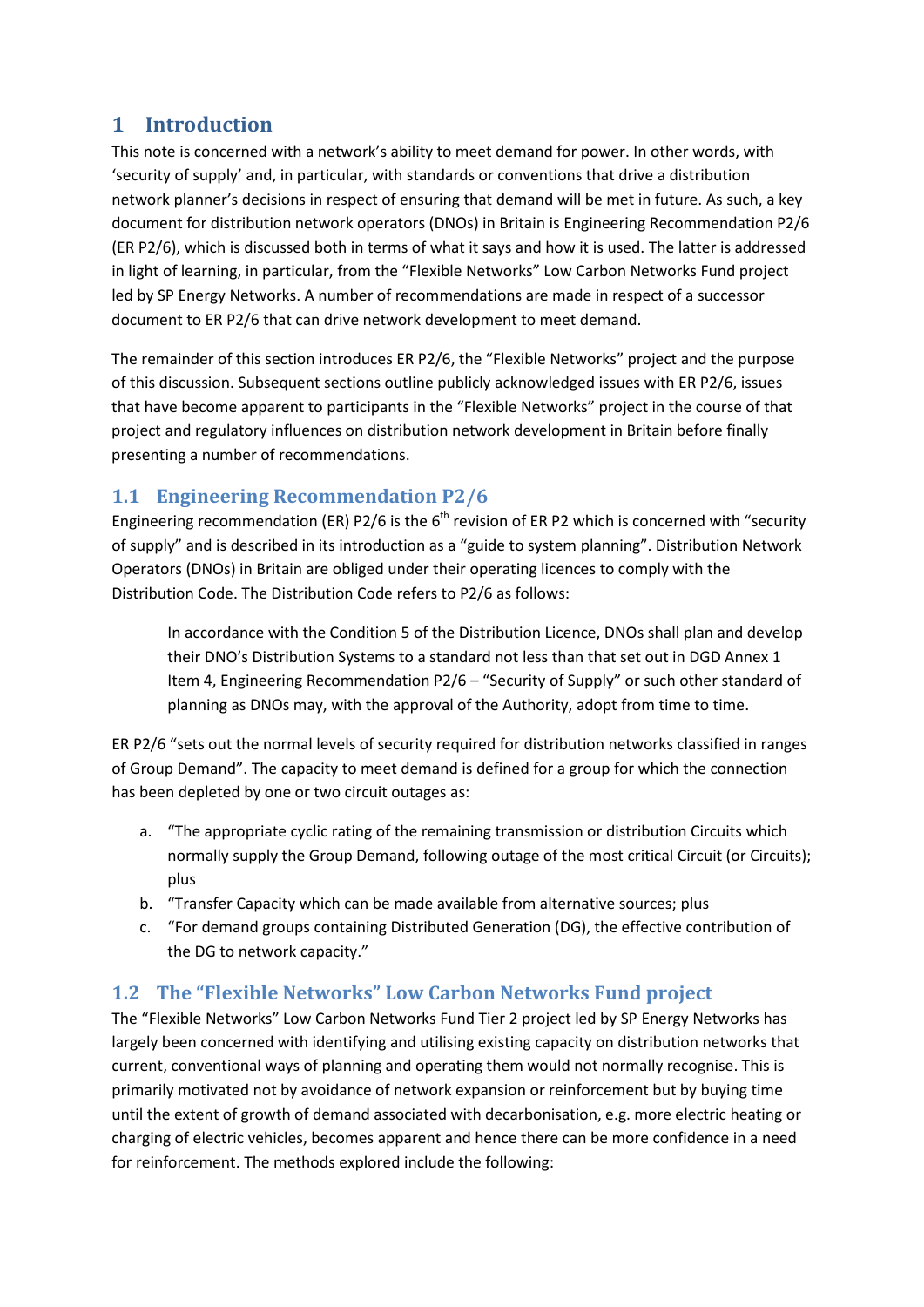- making use of 'dynamic' or 'real-time' thermal ratings on, in particular, transformers and overhead lines;
- identifying a default network configuration that minimises expected values for customer interruptions and customer minutes lost but can be reconfigured in the event of an outage to exploit available network thermal capacity and voltage 'headroom' and 'footroom' when supplying the maximum amount of load;
- providing voltage regulation where cost-effective to do so as a means of avoiding breach of voltage limits being a constraint on use of available thermal network capacity headroom.

The above depend on the following:

- knowing the time series profile of demand, e.g. in the course of a day, in order that transformer or overhead line conductor temperature rises can be predicted and excessive hotspot temperatures or line sags can be avoided;
- knowing the split of demand on different secondaries connected to a primary in order that, for example, voltage rise or fall issues can be identified;
- knowing how many customers are connected to each secondary;
- limiting circuit ratings to the thermal rating of the critical section of a circuit or the circuit's protection rating, whichever is lower, or adapting the protection settings to be coherent with the prevailing thermal rating;
- ensuring that switching sequences to reconfigure the network do not disconnect demand temporarily, do not inadvertently trigger operation of protection and can be implemented safely and quickly.

Furthermore,

- information gathered in the course of characterising demand can be used to provide better long-term demand forecasts for network planners;
- in order that it can be accurately and realistically determined whether network capacity is sufficient for future operating conditions, it should be possible for planners to anticipate or model the way a network would be operated when dynamic ratings, voltage regulation and network reconfiguration are all being fully utilised;
- operators should have access to reliable and easy to use advice on the need for network reconfiguration for demand to be met in the short-term, minimising expected CI and CML where possible, utilising dynamic ratings and voltage regulation, and being advised on suitable switching sequences in cases where reconfiguration is necessary.

## <span id="page-5-0"></span>**1.3 The purpose of this discussion**

A number of possible issues with the text of ER P2/6 and its interpretation have been discussed among GB network utilities and in industry working groups since the introduction of P2/6 in 2004. The work conducted in the "Flexible Networks" project is in a position to add to that discussion in some particular ways: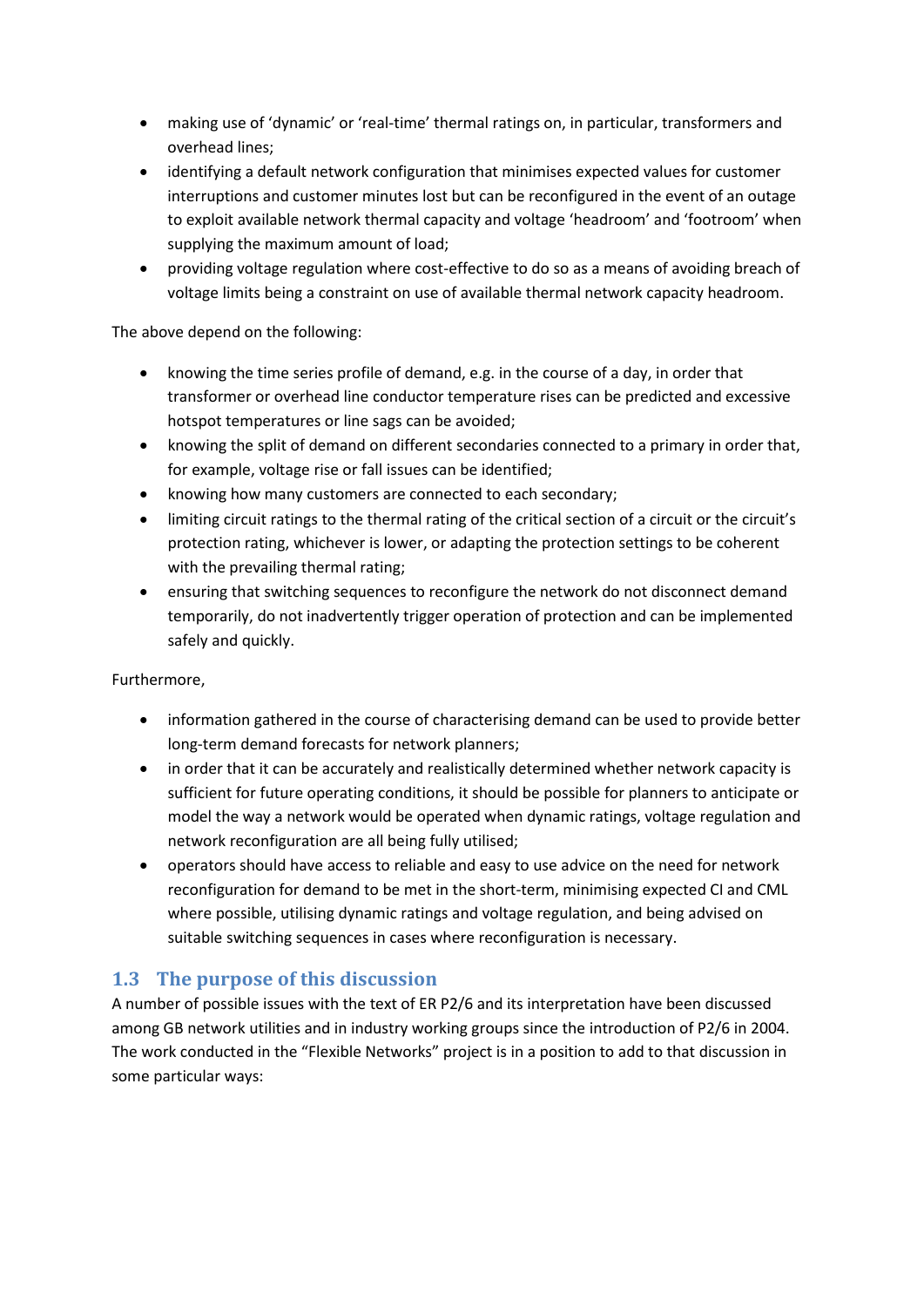- to what extent does P2/6 permit the use of measures explored in "Flexible Networks" to free up network capacity or allow investments in primary assets<sup>[1](#page-6-2)</sup> to be delayed until there can be certainty about their need; or
- to what extent does P2/6 prevent the use of measures explored in "Flexible Networks"?

This discussion addresses possible issues that might arise for a network planner when assessing compliance with ER P2/6. It also outlines some of the regulatory context around ER P2/6 and makes some recommendations for a distribution network design standard that can act as a successor to ER P2/6. In passing, it also comments briefly on the connection of generation within distribution networks.

# <span id="page-6-0"></span>**2 Publicly noted possible issues with ER P2/6**

## <span id="page-6-1"></span>**2.1 Ofgem open letter, 2007**

 $\overline{a}$ 

In an 'open letter' in December 2007, the Office for Gas and Electricity Markets in Britain, Ofgem, agreed that the distribution licensees should investigate whether changes to ER P2/6 might be required in respect of the following:

- **clarity of definitions of Group Demand and Transfer Capacity** a report to be made by June 2008.
- in light of increasing off-peak loads, **redefinition of the loading conditions against which the system is to be designed** – a report to be made by June 2008.
- the account to be taken in the standard of the **length of construction outages** (no specific timescale set for reporting).

In addition, Ofgem noted other issues that, at that time, it felt were adequately addressed in current standards or licences:

- **the basis of the reliability calculations underpinning ER P2/6** in the December 2007 'open letter', Ofgem gave no reason for deciding that the time and resources needed to do this were unjustified.
- **environmental and sustainability issues, in particular 'full lifecycle costs'** Ofgem felt that the DNOs should already have sufficient clarity on the need to take full lifecycle costs (including, Ofgem added, "account of losses, cost of carbon and environmental/societal impacts") into account through the general licence condition giving a duty to develop and maintain an efficient, co-ordinated and economical system of electricity supply.
- **the effect of higher summer loadings and reduced plant ratings due to higher ambient temperatures** – Ofgem felt that this could be taken into account through the specification of ratings to be used when applying P2/6.
- **standards for connection of generation** Ofgem felt that this should be left to bilateral arrangements between DNOs and generators or between DNOs and NGET where there is a transmission impact.

<span id="page-6-2"></span> $1$  The term 'primary assets' is used here in the sense of "Heavy current equipment that carries power currents at voltages from LV up to and including 400kV", in contrast to 'secondary' equipment which is "Ancillary equipment used to protect, control or maintain the Primary plant". (See Engineering Recommendation G85).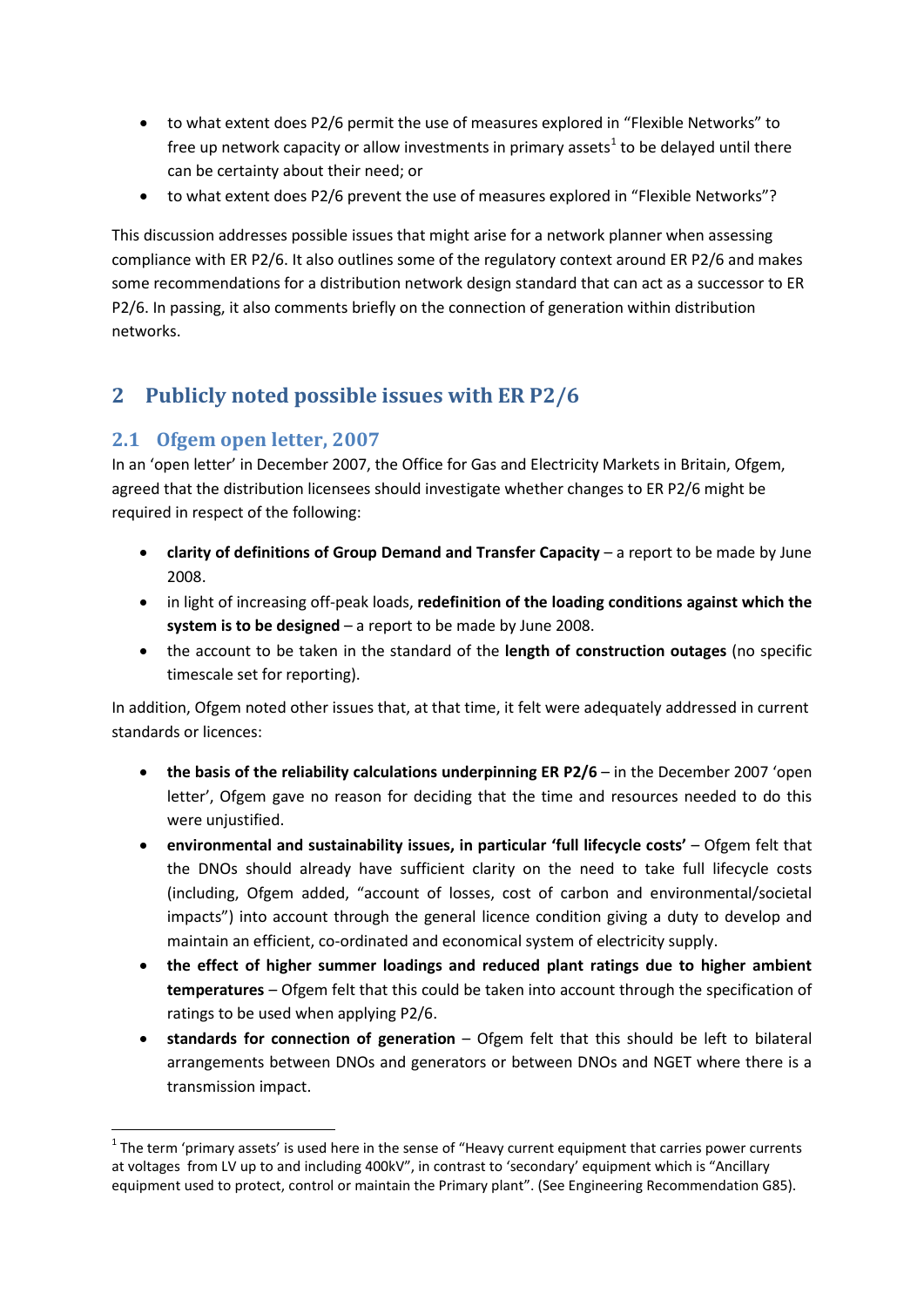A number of other issues were noted at that time by Ofgem but Ofgem declined to take a view on whether or not action was required:

- **the accommodation of demand side management and 'virtual power plants'** Ofgem wanted to wait for various future network scenarios to be developed before deciding to take any action on this.
- **co-ordination between DNOs and transmission**. This concerns two aspects: planning (mainly, who has responsibility for ensuring compliance at grid supply points) and operation. As regards the latter, Ofgem decided that it was entirely outside the scope of P2/6 and that matters should be left to the Grid Code and Distribution Code Review Panels. For the former, while it was tacitly acknowledged to be pertinent to P2/6, again Ofgem preferred to wait and see what developed in relation to some then recent Grid Code proposals.
- **treatment of distributed generation in P2/6**. It was noted that, at the time, there was so little new DG that experience was absent on how the changes in its treatment introduced into P2/6 were playing out. However, Ofgem did promise to ensure that "current and future price control incentives for distributed generation, the further development of the DNOs' charging methodologies and the development of Engineering Recommendations G75 and G59 all support the growth of distributed generation".

### <span id="page-7-0"></span>**2.2 Distribution Code Review Panel ER P2 Working Group**

On its website, the Distribution Code Review Panel (DCRP) notes that<sup>[2](#page-7-1)</sup>

P2/6 (i.e. the present version of P2) was introduced in July 2006; however its basic content is largely unchanged from P2/5 which was introduced in October 1978.

Society and the industry have changed substantially since 1978 and it is timely to review P2, to determine if there is a need for such a standard, and if so what form a modern standard should take.

The DCRP conducted a short consultation in late 2012/early 2013 asking for views on whether such a review should be undertaken and, in 2013, the Energy Networks Association (ENA), on behalf of the DNOs, issued an invitation to tender for work to review ER P2/6. A (DCRP) working group (WG) was established to manage the work, the scope of which is described on the WG's website<sup>[3](#page-7-2)</sup> as

- 1. Review the perceived deficiencies of the current arrangements
- 2. Consider what is required of a future security standard
- 3. Evaluate potential options achieving desired security arrangements
- 4. Evaluate implications of the options
- 5. Recognize the impact of changes in technology
- 6. Recognize the impact of changes in customer behaviour
- 7. Recognize the impact of smart grids
- 8. Recognize the impact of EU Network codes

<span id="page-7-1"></span><sup>&</sup>lt;sup>2</sup> See http://www.dcode.org.uk/dcrp-er-p2-working-group.html

<span id="page-7-2"></span><sup>&</sup>lt;sup>3</sup><http://www.dcode.org.uk/dcrp-er-p2-working-group.html>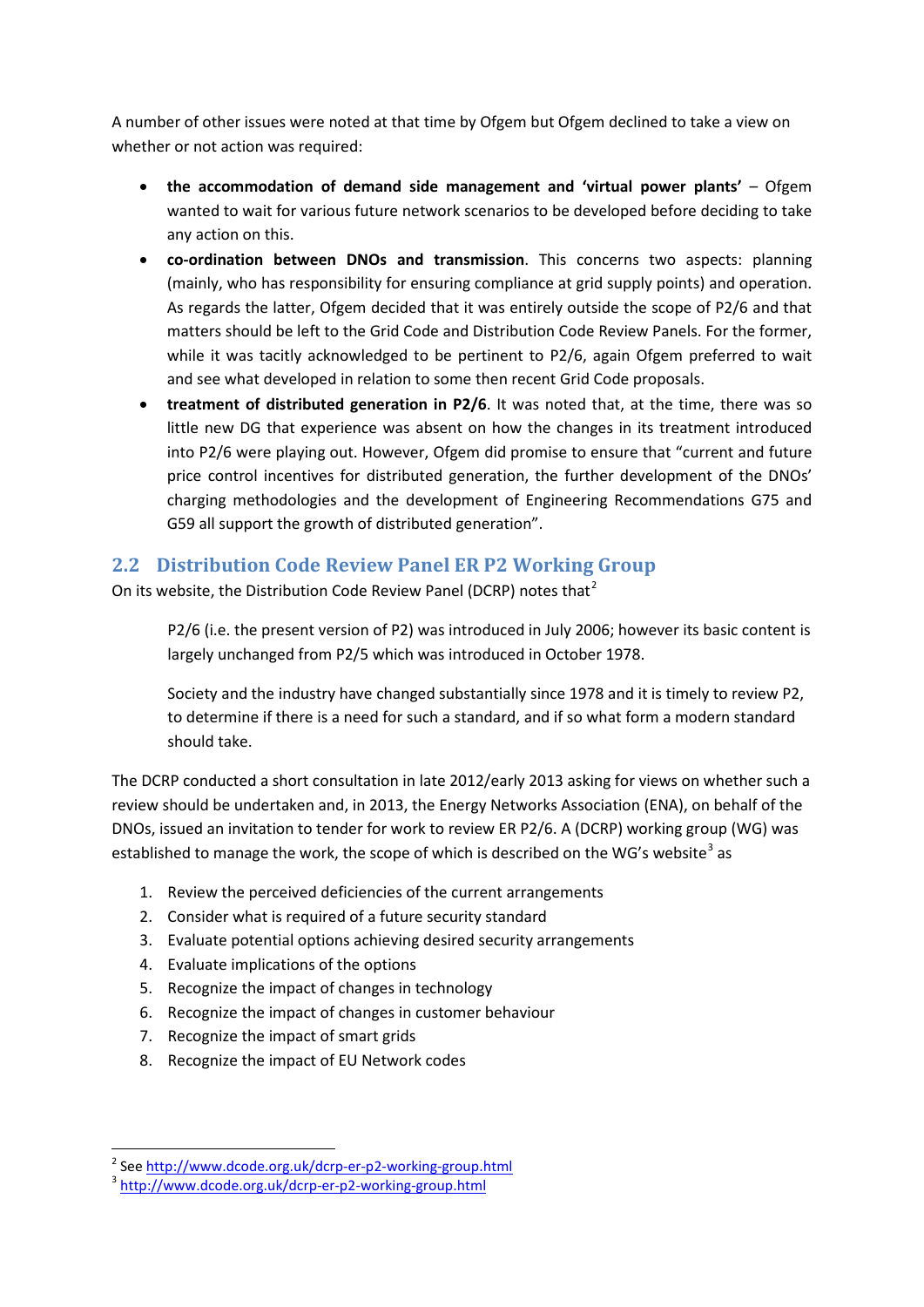Although phase 1 the work was originally expected to be completed in summer 2014, it is understood to be beginning only in spring 2015. In a meeting of the WG in January 2015, the following issues were described as having changed since the invitation to tender was first issued:

- 1. LCNF is now 18 months further on and a number of relevant projects are now complete or due to report e.g. Electricity North West's C2C project and DSR related projects in general.
- 2. Demand side response is now under consideration; it may not be a key driver but should be considered during the evaluation.
- 3. From 1 April the new RIIO ED1 price control period commences with a new interruption incentive scheme (IIS) including incentive rates and caps etc.
- 4. The Smart Grid Forum WS 7 project deep dive on LCNF network solutions out to 2030 could have an impact on security requirements and the Consortium needs to engage with the WS7 activity, the outputs from which are expected during spring summer 2015.
- 5. Losses have been raised as a key issue by Ofgem, driven by EU directives.
- 6. Any issues relating to supply security in the latest ENTSO-E 10 year plan should be considered for potential impact on the P2 review.
- 7. Should the new standard consider demand only as opposed to capacity since consumers are and will increasingly become "prosumers" (producers of and consumers of electricity)? There is a link in this to the SQSS which differentiates between generators and demand customers.

# <span id="page-8-0"></span>**3 Issues identified by participants in the "Flexible Networks" project**

### <span id="page-8-1"></span>**3.1 Engineering consequences of** *apparent* **non-compliance with ER P2/6**

One thing that the "Flexible Networks" project has sought to highlight is that, if conventional capacity on primary assets does not appear to meet, in full, future peak demand either in winter or when there is a planned outage, it is not necessarily a disaster. The project reaches that conclusion for a number of reasons:

- 1. What conventional methods *suggest* will be the winter peak demand or highest demand when there is a planned outage has a good chance of *not* being the demand.
- 2. Loading on a primary asset in excess of its continuous or even its cyclic rating does not necessarily mean that the critical temperature of that asset's conductor or insulation will be reached.
- 3. Loading a primary asset in excess of its continuous or cyclic rating does not necessarily mean that it will be prematurely aged to such an extent that significant early asset write-off or significant unreliability result.
- 4. Loading a primary asset in excess of its continuous or cyclic rating does not necessarily mean that protection will operate to disconnect the asset and, as a consequence, disconnect demand.

Furthermore, although not explored in this project, temporary reduction of demand (by suitable contractual means to compensate affected electricity users, some of which have been explored in other LCNF projects) may well be a more cost-effective means of meeting demand than expenditure on additional primary assets.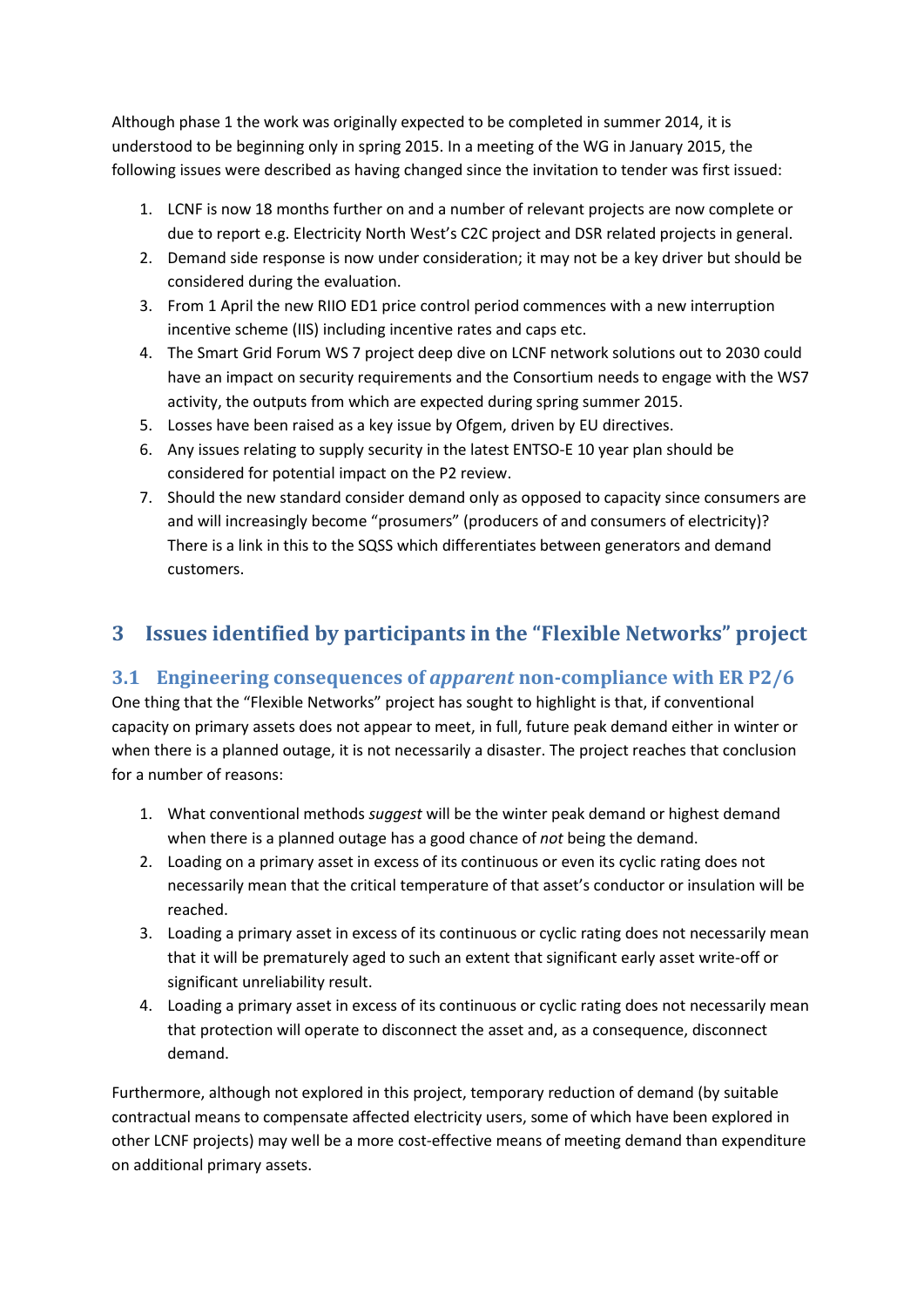The project has shown that

- 1. some simple methods can be used to provide better forecasts of peak demands;
- 2. significant capacity 'headroom' can be released by using dynamic ratings that take account (a) of ambient conditions and (b) thermal inertia whereby an increase in loading on an asset does not instantaneously lead to its temperature reaching a critical level;
- 3. based on established IEC, IEEE and CIGRE standards, the acceleration of ageing of a transformer associated with loading it above its continuous rating to meet the demand profile on high demand days is negligible.

For a network planner, however, there remains the chance that what they think will be future operating conditions will not be the actual conditions. In other words, there will be some risk:

- 1. that demand cannot be fully met;
- 2. that there will be over-investment in network assets.

#### <span id="page-9-0"></span>**3.2 Risk and its nature**

In mathematical terms, risk concerns both the probability of an adverse situation arising and the extent of the adversity. For example, in respect of the latter element, disconnection of 100MW of demand would be worse than disconnection of 10MW even though both are undesirable.

If system design or operation standards were concerned with risk, they would be based on both the probability of an adverse situation arising and the extent of adversity of that situation. A threshold of maximum acceptable risk might be defined in which, for example, a low probability of a small impact might be tolerated but not a low probability of a large impact or a high probability of a small impact. Some recognition of this is implied in ER P2/6 since some events leading to disconnection of small amounts of demand are tolerated; in addition, large amounts of disconnected demand are required to be restored more quickly than small amounts.

It might be argued that risk aversion on the part of DNOs or regulators that have approved particular standards – specifically, what is stipulated in ER P2/6 – has led to 'security of supply' being addressed in terms of instantaneous peak demand and the need for sufficient network capacity to meet that demand, with the implication that that there is zero probability of all of that demand being disconnected. However, such an argument would be wrong, and not only because the highest level of security is specified only for the largest demand group. This is due to the following reasons.

- 1. **What is the probability of outages arising?** P2/6 says that it should be possible to meet peak demand only under a 'first circuit outage' condition. However, although the probability of even a circuit outage coinciding with peak demand is low, it is *possible* for there to be more than one circuit outage at the time of peak demand in which case it may be expected that the remaining circuits will have insufficient 'circuit capacity' to satisfy the demand.
- 2. **What happens if there is a shortfall of 'circuit capacity'?** If demand does exceed total available 'circuit capacity', the implication is that each overloaded circuit would trip thus entirely disconnecting demand. However, in practice, disconnection depends on the action of protection. Overcurrent protection is commonly used on distribution circuits and the trip action depends on the extent of overload and its duration. It is entirely possible for the 'circuit capacity' to be exceeded and the circuit *not* to trip.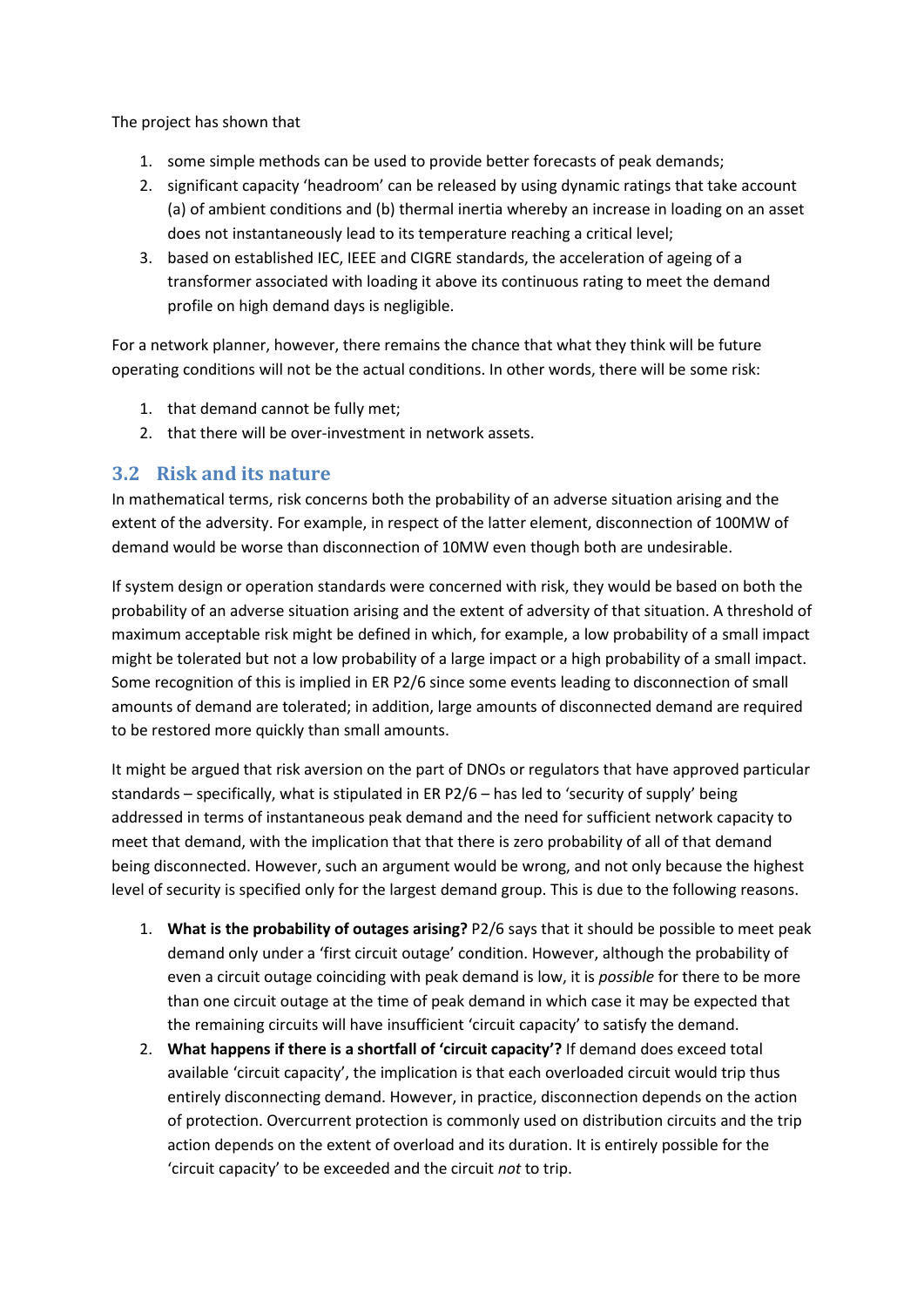- 3. **What is a 'circuit capacity' anyway?** In respect of underground cables, continuous and cyclic ratings are both widely recognised, the latter defined in accordance with Engineering Recommendation P17 and based on the idea that, typically for 6 hours, the loading might be above the continuous rating provided it is reduced below a certain level for the other 18 hours in a 24 hour cycle. For transformers, continuous and cyclic ratings are defined but also 'emergency ratings'. For overhead lines, Engineering Recommendation P27 defines ratings based on certain probabilities of temperatures being exceeded given the variation of ambient conditions. In respect of all 'static', i.e. unchanging (not 'dynamic' or 'real time') ratings, when calculating them, assumptions are made about ambient conditions that are normally conservative but might, under circumstances, be optimistic hence entailing a risk of exceedance of a safe loading level.
- 4. **What is the contribution of generation within a distribution demand group, i.e. 'distributed generation' (DG)?** Output from any generator is uncertain because of the possibility of forced or maintenance outages, varying patterns of use of the generator by its owner and varying availability of power from renewables. The contribution of DG to meeting demand is therefore uncertain. Assumptions on contributions are outlined in ER P2/6 but based to a large extent on sparse data.

## <span id="page-10-0"></span>**4 Regulatory influences on distribution network development**

There are currently a number of regulations or regulatory initiatives that influence DNO network planning and development. The main ones are:

- 1. The Distribution Code, in particular the requirement to comply with ER P2/6;
- 2. the Interruption Incentive Scheme (IIS);
- 3. the RIIO-ED1 price control framework, in particular the link to load indices.

Some issues associated with current practice in application of ER P2/6 are discussed below followed by brief descriptions of the IIS and load indices.

### <span id="page-10-1"></span>**4.1 Application of P2/6: current practice**

ER P2/6 and its predecessors have long been regarded by DNOs as fundamental in determining the need or otherwise for load-related capital expenditure to increase the power transfer capability of their networks. In relation to the main concepts explored within the "Flexible Networks" project – dynamic and short-term ratings, improved voltage regulation, better demand forecasting and network reconfiguration – there are arguably three key aspects of ER P2/6 that would determine whether those concepts can be used, are prohibited or are obliged. They are discussed briefly in turn below and are:

- 1. the definition of 'circuit capacity';
- 2. the quantification of 'group demand'; and
- 3. the extent to which transfer of demand between groups is used.

#### <span id="page-10-2"></span>**4.1.1 Definition of 'circuit capacity'**

Based on the author's conversations with a number of network planners from a few DNOs, it seems that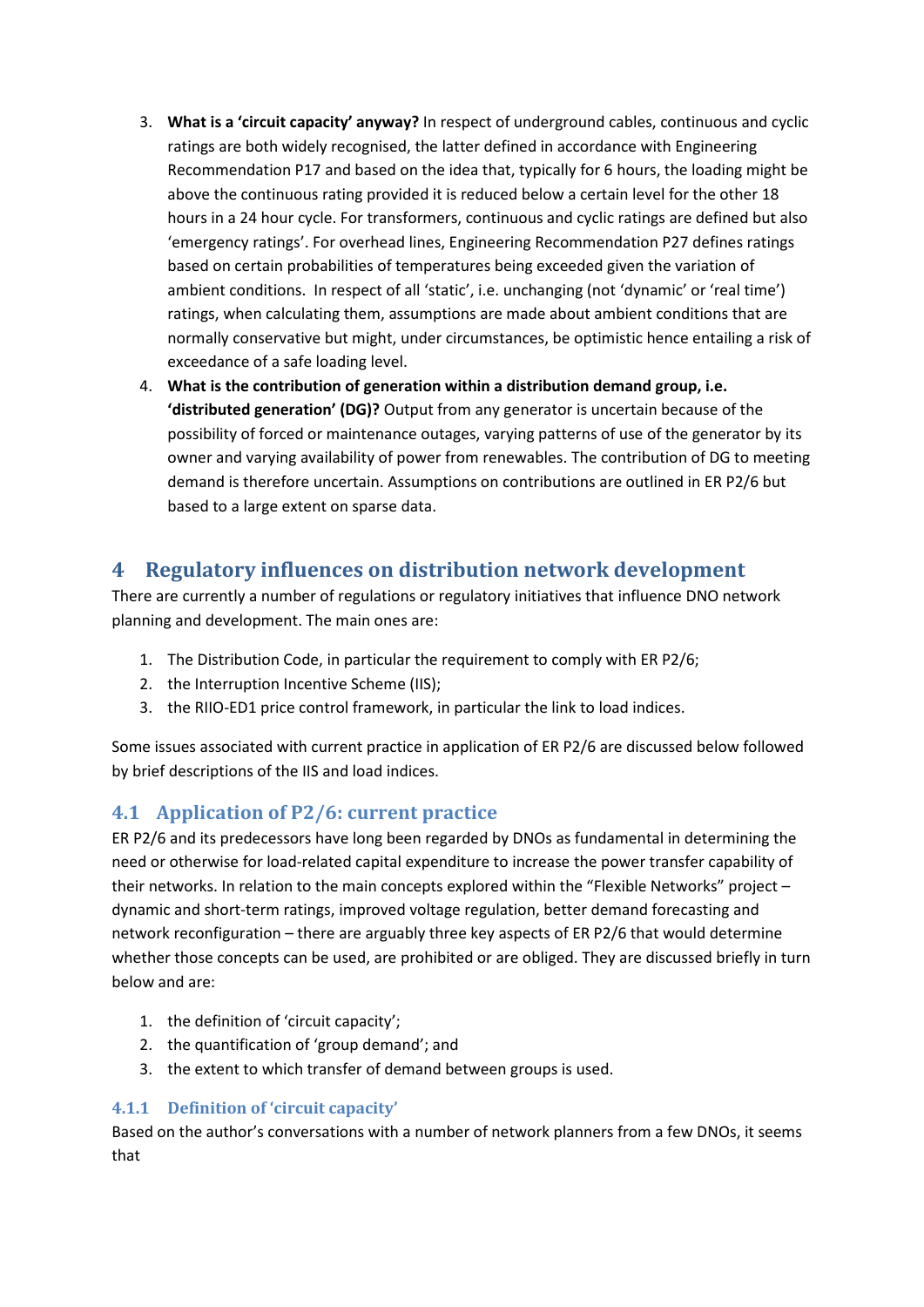- cyclic ratings are used as a matter of course when defining 'circuit capacity'.
- when cyclic ratings are used, the daily profile of load is not always checked below 132kV.
- emergency ratings are used in respect of circuit capacity only when assessing second circuit outage (N-2) conditions, and then only for existing groups and not new connections.
- when emergency ratings are used, possible acceleration of ageing is typically not taken into  $account<sup>4</sup>$  $account<sup>4</sup>$  $account<sup>4</sup>$ .
- summer ratings are used when assessing N-2 conditions.
- short term ratings other than cyclic ratings are not used.
- the expected variations of real-time ratings are not usually considered.
- voltages as limiting factors in the transfer of power are typically only considered in respect of 132 $kV$  or 33 $kV^5$  $kV^5$ .

The planners consulted by the author believe that ER P2/6 as currently written allows them to use dynamic or real-time ratings, and some planners make use of that scope but not all. For the practice to become more widespread, they see a need for appropriate guidance (which one DNO already has) and learning, training and monitoring.

From time to time, utilisation of dynamic ratings might require changes to protection settings; some engineers regard that as acceptable while others do not, primarily on the grounds that any change of settings always gives an opportunity to get the settings wrong. In other words, in the latter case, existing protection settings would set an upper limit on dynamic ratings.

The planners consulted judge that accelerated ageing can be considered and would be accepted if (i) it allows demand to be met and (ii) the early asset write-off cost is lower than the cost of an alternative means of allowing the demand to be met. However, they did not all agree that use of short-term real-time ratings would be reasonable, one planner regarding it as a "step too far".

#### <span id="page-11-0"></span>**4.1.2 Definition of group demand**

Group demand is defined in P2/6 as follows:

#### *Group Demand (multiple sites)*

The sum of the appropriate estimated maximum demands in the adopted load estimates with allowance for diversity appropriate to the group, or the DNO's own estimates for those parts of the system for which no load estimates have been adopted.

#### *Group Demand (single site)*

**.** 

The appropriate estimated maximum demand given in the adopted load estimates or the Distribution Network Operator's (DNO) own estimates for those points for which no load estimates have been adopted.

<span id="page-11-1"></span> $4$  A workshop on ER P2/6 led by Parson Brinckerhoff as part of the C2C LCNF project drew the comment from a network licensee attendee that "they felt more comfortable with overloading equipment at the higher voltage levels due to their better understanding of the thermal operation of such equipment."

<span id="page-11-2"></span><sup>&</sup>lt;sup>5</sup> For example, voltage issues may trigger the need for a new primary transformer (33kV to 11kV) particularly in a rural group where the ability to support the load via 11kV back-feeds is limited not by thermal rating but by the voltage drop on a relatively long circuit. However, in such cases, use of reactive compensation or in-circuit voltage regulation should also be considered.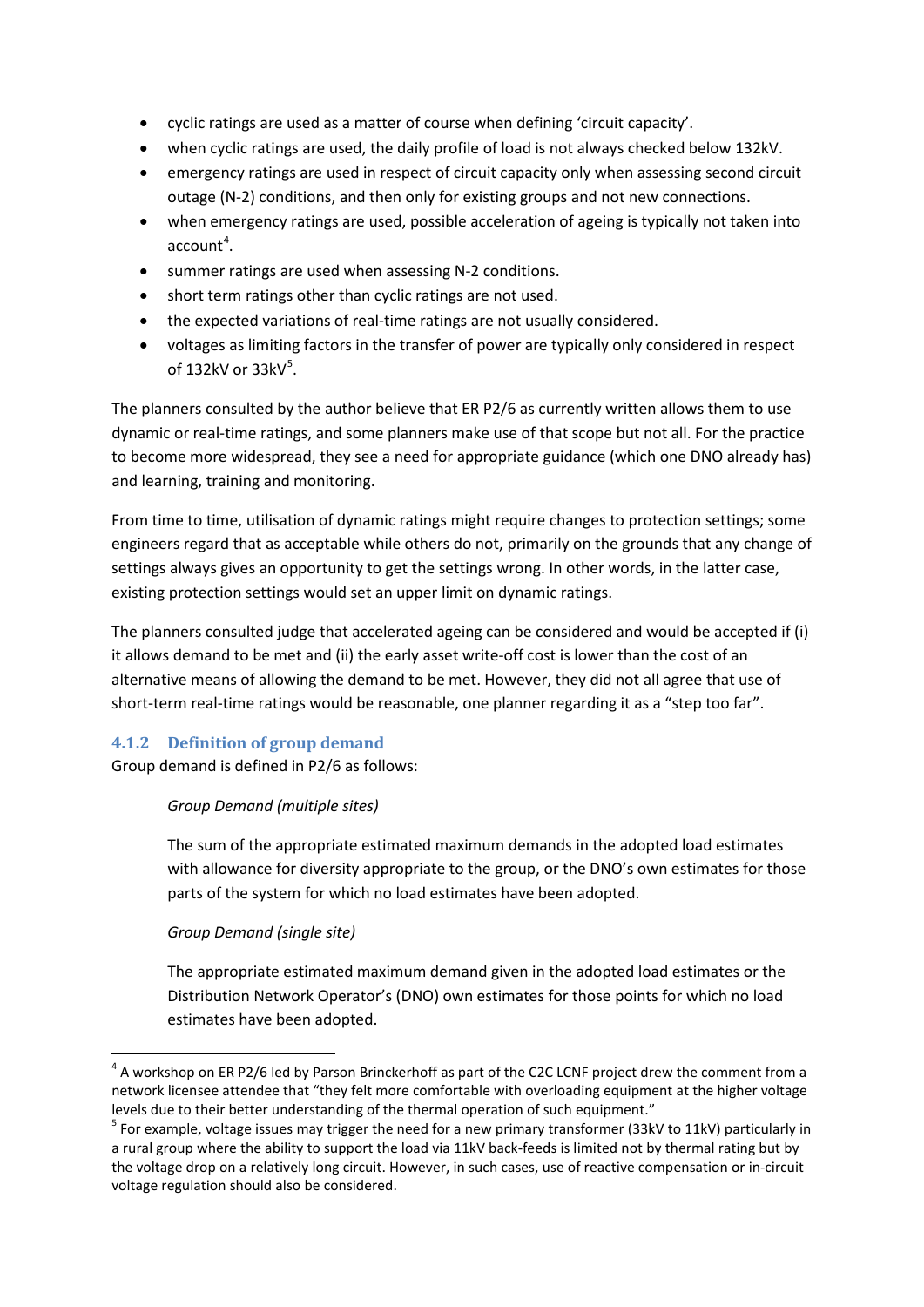The Distribution Code requires that DNOs quantify 'average cold spell' (ACS) demand. Only one of the DNOs consulted by the author has an established process for applying weather correction to a measured demand in order to find its ACS equivalent.

There seem to be varying methods in how group demand is identified. However, a number of the planners consulted believed that there should be standard guidance on how future demand *might* be estimated, e.g. how to use historic outturns, how to take account of variability due to weather or how to take account of diversity among sub-groups, but not rules on how future demand *should* be estimated<sup>[6](#page-12-2)</sup>.

#### <span id="page-12-0"></span>**4.1.3 Transfer capability and transfer capacity**

Transfer Capability and Transfer Capacity are defined in P2/6 as follows:

#### *Transfer Capability*

The extent to which transferable load and transferable capacity can be utilised or provided in the event of a system being affected by outages.

#### *Transfer Capacity*

That Circuit capacity from adjacent load groups which can be made available within the times stated for the First and Second Circuit Outages in Table 1.

The planners consulted by the author believe that it is obvious that the initial network configuration against which compliance with P2/6 is tested is that which maximises the demand that can be met for the given circuit ratings (and voltage limits). However, as is discussed briefly below, Ofgem's apparent definition of 'load indices' might mean that, in different stages of a business cycle, the demand that can be met is not maximised<sup>[7](#page-12-3)</sup>.

### <span id="page-12-1"></span>**4.2 The Interruption Incentive Scheme**

According to Ofgem<sup>[8](#page-12-4)</sup>,

 $\overline{a}$ 

The interruption incentive scheme has symmetric annual rewards and penalties depending on each DNO's performance against their targets for the number of customers interrupted per 100 customers (CI) and the number of customer minutes lost (CML).

The proportion of revenue exposed under the scheme is 1.2 per cent for CI and 1.8 per cent for CML.

<span id="page-12-2"></span> $6$  A workshop on ER P2/6 led by Parson Brinckerhoff as part of the C2C LCNF project drew comments from network licensee attendees that "the vagueness of the wording permits flexibility when adopting an interpretation" but also that there was "uncertainty regarding the need for a derogation, e.g. for teleswitching". In respect of the same workshop, the following note was made: "A disadvantage of clarifying the definition of Group Demand was that it would no longer allow the existing vagueness to be exploited in other ways."

<span id="page-12-3"></span> $<sup>7</sup>$  The main business cycle relevant to regulated network licensees is arguably that related to the periodic price</sup> review conducted by Ofgem.

<span id="page-12-4"></span><sup>8</sup> See [https://www.ofgem.gov.uk/electricity/distribution-networks/network-price-controls/quality](https://www.ofgem.gov.uk/electricity/distribution-networks/network-price-controls/quality-service/quality-service-incentives)[service/quality-service-incentives](https://www.ofgem.gov.uk/electricity/distribution-networks/network-price-controls/quality-service/quality-service-incentives)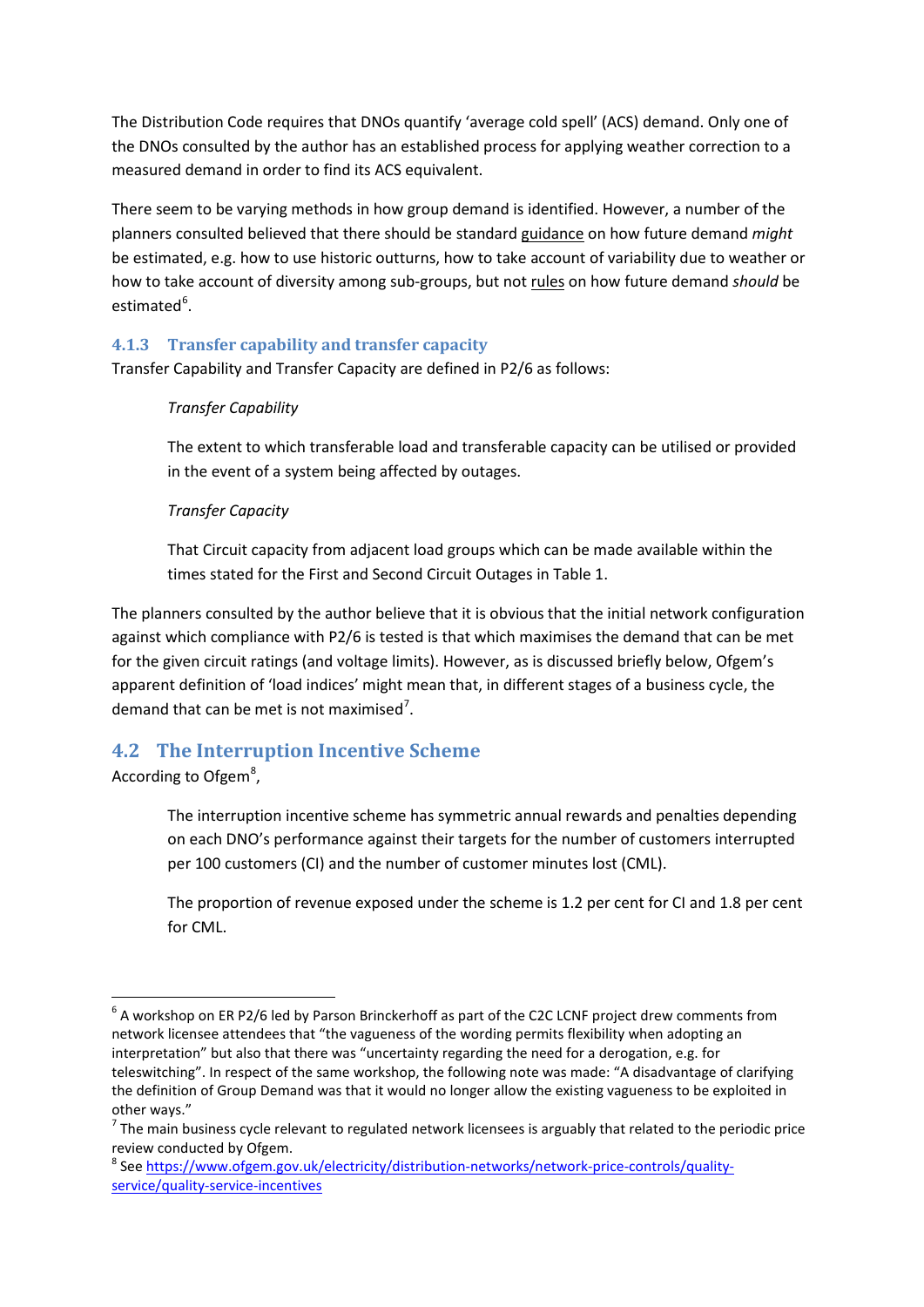Each DNO area has its own, area specific target that are said to take into account the geography of the area and the historic development of network there. (For example, those for the SP Manweb, Electricity North West and London/UKPN areas tend to be significantly lower than those for other areas). The most recent published CML and CI performance report relates to 2008/9. Over the 4 years leading up to April 2009, Ofgem reports that, under the IIS, the maximum reward was £30 million for SSE Southern and the maximum penalty was £12 million for CE YEDL. According to the 2008/9 report, the GB average number of interruptions per 100 customers per year was around 70 while the average number of minutes lost per customer per year was around 75.

#### <span id="page-13-0"></span>**4.3 Ofgem load indices**

In a document published in March 2013 – "Strategy decision for the RIIO-ED1 electricity distribution price control: Reliability and safety" – Ofgem set out its final views on 'load indices'. According to Ofgem:

One of the key factors in the overall reliability of a network is how often assets are loaded above their rated capacity. Networks that are overloaded will experience increased interruptions to customer supplies. This is because the physical condition of their individual assets will deteriorate at a faster rate than otherwise anticipated, leading to an increase in outages.

The above might be regarded as broadly true; however, as discussed above, 'overloading' (depending on how it is defined) does not necessarily lead to asset deterioration and deterioration at a faster rate than anticipated does not necessarily lead to an increase in outages.

Although Ofgem recognises that the Interruption Incentive Scheme (IIS) is designed to ensure an adequate level of reliability of supply to customers, Ofgem also argues that it is a lagging indicator and that assurance of adequate investment before significant unreliability requires an additional indicator. This, for Ofgem, is represented by load indices for supplies to 11kV substations (primaries). Based on advice from a Reliability and Safety Working Group (RSWG), the indices are calculated in terms of 'maximum demand' expressed as a percentage of circuit capacity and 'duration factors' which are related to the number of hours in a year for which the 'maximum demand' exceeds the circuit capacity. 'Maximum demand' is defined in terms of 'latent demand' and the contribution from connected generation. However, what counts as 'maximum demand' in a group depends on the configuration of a network. Under particular conditions, the demand that can be met can be maximised by switching some demand to a neighbouring group that has some network capacity headroom. According to advice received by the author, such demand transfer is not considered when calculating load indices<sup>[9](#page-13-2)</sup>. Moreover, as also discussed above, there are different ways of defining circuit capacity.

### <span id="page-13-1"></span>**4.4 Generation connections**

 $\overline{a}$ 

ER P2/6 and this note are concerned with connections of and reliability of supply to demand. Distributed generation, i.e. generation connected within a distribution network, is considered here only insofar as ER P2/6 recognises the contribution of DG to meeting demand. However, connection of and reliability of supply to demand and the different measures that a DNO might take towards

<span id="page-13-2"></span> $9$  The author was unable to find published, final definitions of the terms used in calculation of load indices.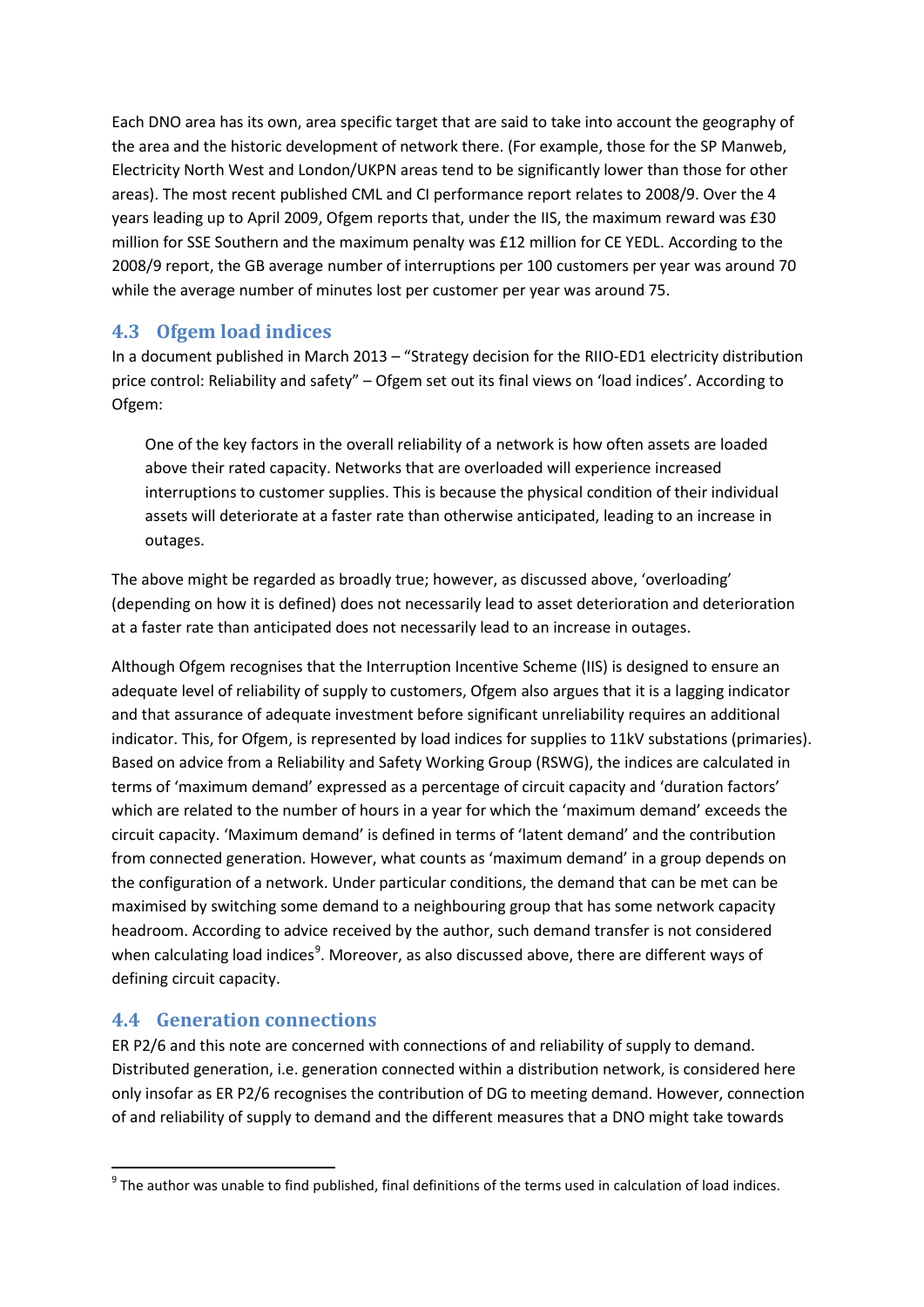that end are not the only drivers for investment or adoption of 'flexible' network interventions. Another driver is the facilitation of connection and operation of generation.

It will not be addressed in any depth here but it may be noted in passing that there is no equivalent to ER P2/6 for the connection of generation. In particular, there is no standard guidance to direct DNOs in how to balance facilitation of access, choices between firm and non-firm access, the occasional, temporary curtailment of generation output and the use of different network measures – reinforcement, active network management, reconfiguration, real-time ratings, voltage regulation, etc. – to meet the distribution licence conditions of:

"(a) permit the development, maintenance, and operation of an efficient, co-ordinated, and economical system for the distribution of electricity; and

"(b) facilitate competition in the generation and supply of electricity."

and

 $\overline{a}$ 

"accept into the licensee's Distribution System, at any Entry Point and in any quantity that was specified by the requester in the request, electricity that is provided by or on behalf of the requester."

In an open letter on ER P2/6 in December 2007, Ofgem expressed the view that design of generation connections within a distribution network should be left to bilateral arrangements between DNOs and generators or between DNOs and National Grid Electricity Transmission (NGET) where there is a transmission impact. However, from various discussions with DNOs, not least at Low Carbon Network innovation events, it has become clear to the writer of the current note that there are inconsistencies in the development of such arrangements, that the most economic and efficient actions are not always being taken and that DG that might otherwise contribute to competition in the generation of electricity or to reduction of carbon emissions might, on occasions, be unnecessarily disincentivised from connecting. It is therefore strongly recommended that work is undertaken to address the connection and operation of DG, starting from guidance on network operation that allows a network operator to make decisions in real-time and in operational planning that allow an adequate coordination of different generators' outputs within a framework that reveals costs and benefits of different actions and gives an appropriate sharing of risk and reward between generators, consumers and network operators<sup>10</sup>. Given that a network development planner's job is to facilitate future system operation, such a framework for network operation would, alongside network charging rules (possibly reformed rules that better balance risks between different parties) also provide a stronger platform than existing guides for treatment of generation connections and decisions on where reinforcements or other interventions are necessary.

<span id="page-14-0"></span><sup>&</sup>lt;sup>10</sup> It mav be argued that the licence conditions of "permit the development, maintenance, and operation of an efficient, co-ordinated, and economical system for the distribution of electricity" and "accept into the licensee's Distribution System, at any Entry Point and in any quantity that was specified by the requester in the request, electricity that is provided by or on behalf of the requester" are in contradiction of each other especially if the latter is interpreted as meaning that firm physical access must always be provided to DG, i.e. such network capacity is provided as to never require the curtailment of DG output. The contradiction is because entirely constraint-free operation of generation is not always the most economic and efficient approach for the electricity system as a whole.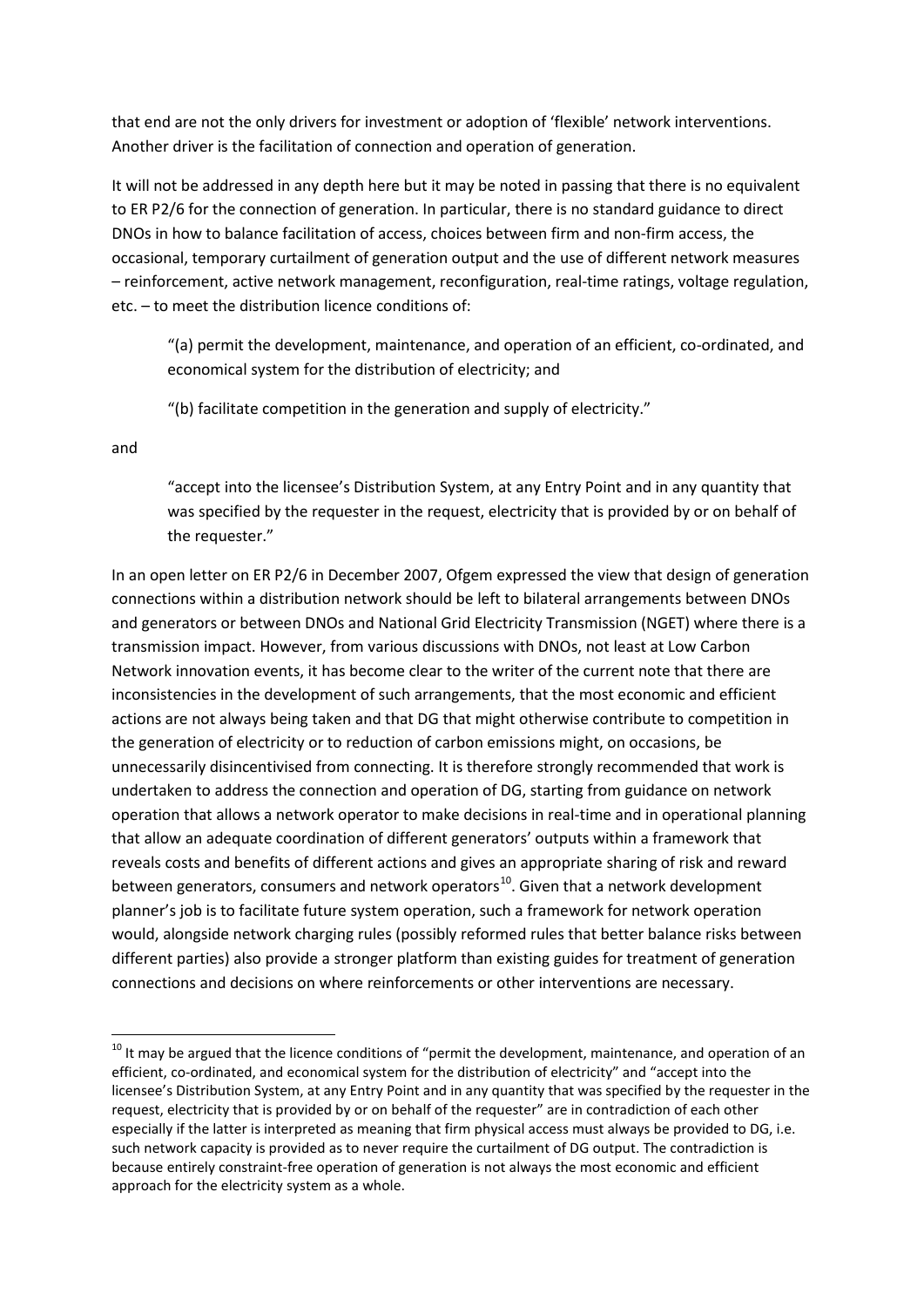## <span id="page-15-0"></span>**5 Recommendations for a successor to ER P2/6**

## <span id="page-15-1"></span>**5.1 Risk and cost-benefit as the basis for a design standard**

It is the author's understanding that the review of ER P2/6 initiated by the DCRP will look fundamentally at risk to supply, in particular the probability of different levels of power being interrupted and of different amounts of energy not being supplied. This, in the author's view, is very welcome and represents, in particular, an opportunity to reflect on the value placed on continuity of supply and restoration times for demand groups of different sizes and, as a consequence, the apparent need for reinforcements at 33kV or 11kV relative to the present day costs of different interventions. (One opinion expressed by at least one DNO design engineer is that ER P2/6 overemphasises investment at 33kV and under-emphasises it at 11kV).

A key part of the review will be the consideration of the contribution that different means of meeting demand might make. This includes DG, flexible demand and storage but also the sorts of interventions addressed by the "Flexible Networks" project, e.g. dynamic network reconfiguration, real time thermal ratings and improved voltage management. Any new standard should make clear that these are all viable options the adoption of which should depend on their cost relative to other options and their feasibility throughout a 'typical' year of operation. That is, the ability of 'smarter' network interventions to contribute to meeting demand (or, for that matter, facilitating generation) depends on prevailing conditions and, in the case of network configuration, the coincidence of particular conditions in neighbouring groups. Any risks associated with such interventions should also be part of an option evaluation and should include a realistic assessment of both the probability and the consequences of, for example, real-time continuous ratings being exceeded. In the latter case, as was discussed above, exceedance of a continuous rating does not necessarily that an asset's critical temperature would be reached or a circuit would be switched out. Moreover, the extent of exceedance, its duration and the probability of occurrence may be such that any acceleration of ageing of the affected asset is insignificant.

### <span id="page-15-2"></span>**5.2 The presentation of a standard**

One possible outcome of the ER P2/6 review is that some new characterisations or analysis methods are developed that can guide planners in identifying the need for investment and which investments would be appropriate. However, it is also important to consider how new characterisations or methods will be used. That depends, to a very large extent, on the wording of a standard and any accompanying guidance. In this respect, a lead can be taken from the National Electricity Transmission Systems Security and Quality of Supply Standard (NETS SQSS) and work led by the European Network of Transmission System Operators for Electricity (ENTSO-E) towards the harmonisation of standards across Europe and the development of new standards.

The NETS SQSS has emerged from a number of reviews post industry liberalisation, the first and most fundamental of which took place in the 1990s and resulted in the drawing together of a number of guidance documents covering different aspects of system planning and operation into one document covering both planning and operation. A major feature was the adoption of a harmonised set of terms and a significantly changed expression of security centred on clear and consistent definitions of 'secured events' and the possible impacts of events that action should be taken to avoid. For example, although the criteria for the design of connections of demand were based on those in ER P2/5 (the forerunner to P2/6), it was made clear that, in meeting demand, not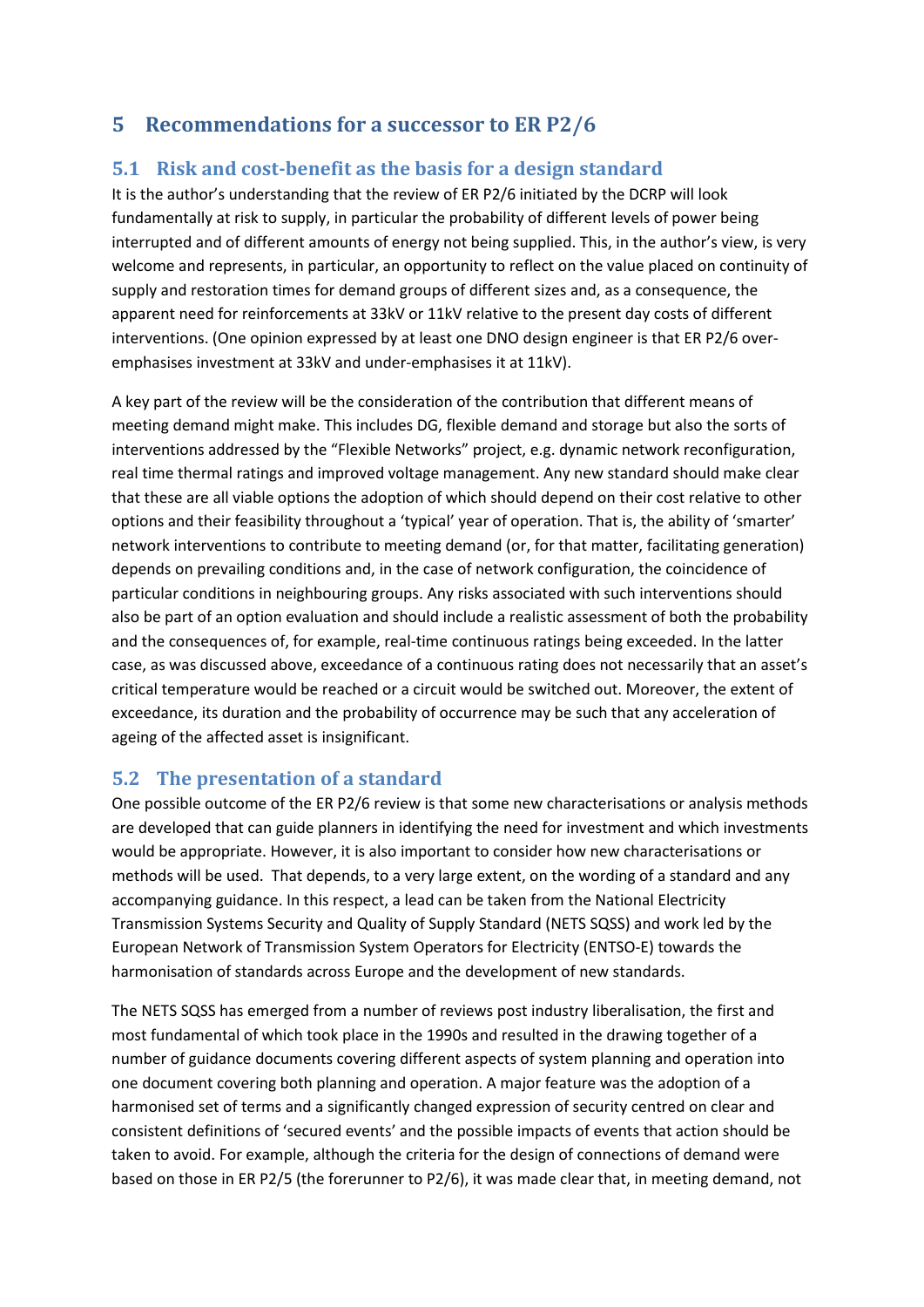only should there not be 'unacceptable overloading' (defined in such a way as to permit the use of short-term and real-time ratings), but voltages should be within acceptable limits. Clarity was also offered in respect of the demand to be met under conditions when planned outages would normally be taken. Draft accompanying guidance, developed in 2005 but not published, also sought to provide clarity on how consequences of events should be assessed, e.g. that both automatic and manual control responses should be modelled.

## <span id="page-16-0"></span>**5.3 Advice on background conditions**

The role of a system development planner is to ensure that sufficient facilities are available to the system operator to enable the system to be operated in accordance with operating standards in an economic and efficient manner taking into account both costs of system operation (including costs of losses) and capital, operation and maintenance costs of assets. The planner should therefore, in some way, anticipate or predict the conditions that might be faced by the operator. The main difference between planning and operation of a power system is that the exogenous factors affecting system operation are known with much less certainty the further ahead of real time an assessment is being conducted. As a consequence, the main (but, in the case of the SQSS not the only) difference between the planning or design criteria and the criteria for system operation are that the former defines not only secured events and the consequences of those events that should be avoided but also, at least to some extent, the range of system conditions that should be assessed in respect of future operation.

As has been discussed above, there is significant variation between DNOs in respect of the way in which they derive the background conditions against which compliance with ER P2/6 should be assessed, not least the demand to be met. While it might be argued that some flexibility is a good thing and permits some recognition of the differences between distribution networks in different areas and the customers they serve, it opens up the possibility that some practices lead to the risk of over-investment in network assets relative to actual need (and, hence, to higher costs to consumers) while others lead to risk of under-investment (with higher risks to supply of power)<sup>[11](#page-16-2)</sup>. Without being overly prescriptive (the opportunity should still be left open for adoption of best practice as that practice evolves), a new distribution network design standard or accompanying guidance should give clearer direction than ER P2/6 on the background conditions and exogenous factors to be considered and how to consider them.

## <span id="page-16-1"></span>**5.4 The need for simplicity**

**.** 

A new distribution network design standard and any accompanying guidance should be written having due regard to the nature of a distribution network operator's business. In particular, in comparison with a transmission licensee, its individual assets are much more numerous and have both lower cost and, in terms of the size of demand or number of customers connected, lower value. In addition, historically and in general terms (the exceptional contributions of individuals should not be overlooked), the level of power system analysis expertise found within DNOs has tended to be lower than in transmission licensees. However, critically, the volume of new connections faced by DNOs, whether those connections require DNO approval or not, is much higher than that faced by

<span id="page-16-2"></span> $11$  Indeed, uncertainty regarding future demand and its growth are one of the motivations for exploration of the interventions addressed in the Flexible Networks project – while investment in conventional network capacity might not be avoided completely, it might be deferred until such time as there is greater certainty of need.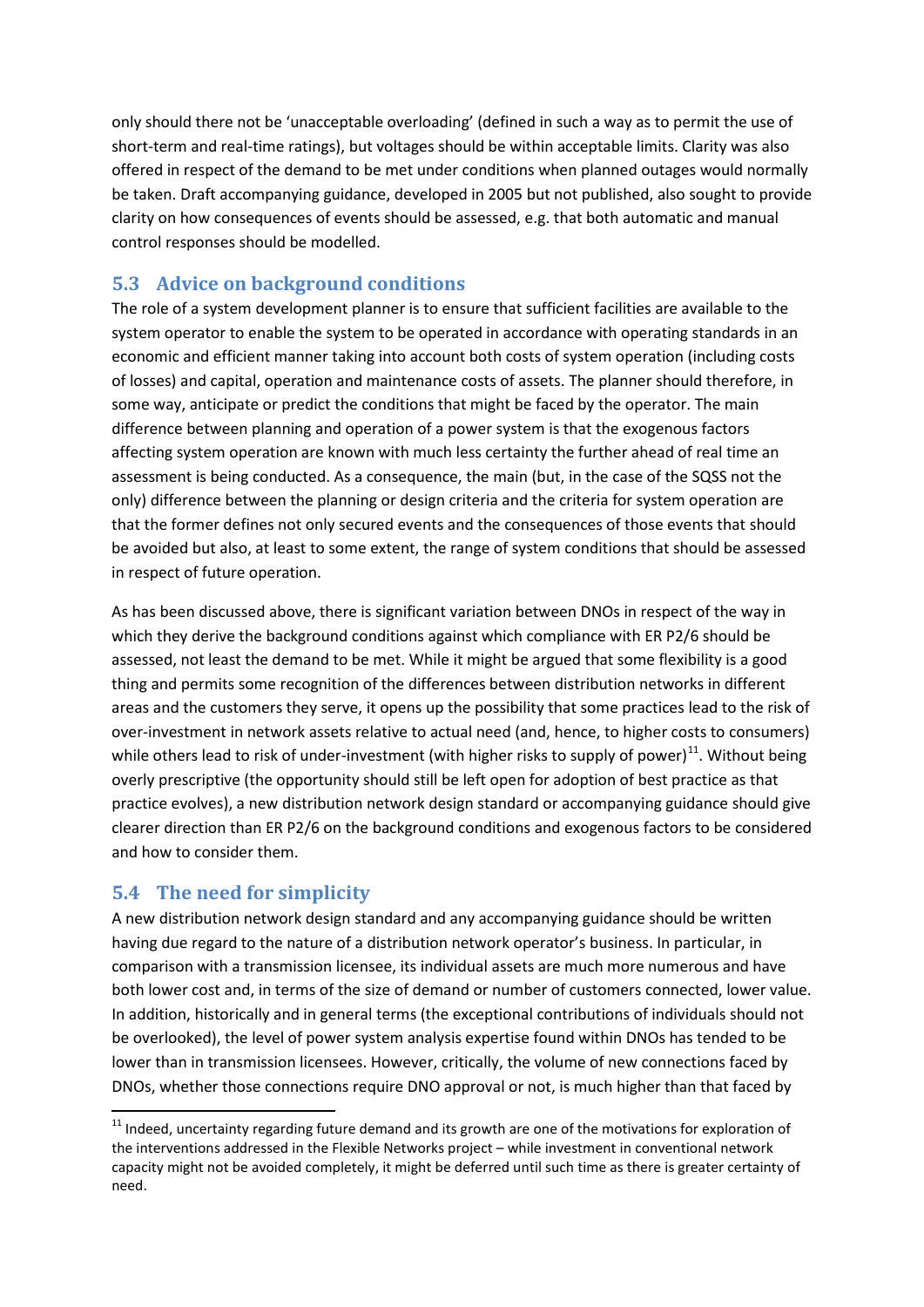the transmission licensees and is likely to grow massively as low carbon technologies reach higher penetrations. Thus, there is likely to be a strong case for a new distribution network design standard to be formulated in such a way as to be easy to interpret and apply even if that means that the outcome of application cannot be guaranteed to always be completely optimal. Moreover, another benefit of relative simplicity lies in the ease with compliance can be tested and correct application verified.

## <span id="page-17-0"></span>**5.5 The need for consistency across the regulatory environment**

A final, strong recommendation is for consistency among standards, conventions and incentives such that DNO behaviours are driven unambiguously towards their customers' best interests *and* DNOs can be confident of recovering their reasonably incurred costs.

There are currently a number of regulations or regulatory initiatives that influence DNO network planning and development. The main ones are:

- 1. The Distribution Code, in particular the requirement to comply with ER P2/6;
- 2. the Interruption Incentive Scheme (IIS); and
- 3. the RIIO-ED1 price control framework, in particular the link to load indices.

Given the licence obligation to comply with ER P2/6, P2/6 might be regarded as defining the minimum network capacity that should be provided in respect of meeting demand. The IIS might then be regarded as providing a basis for assessment of possible investment in *additional* network capacity or network control facilities to improve reliability of supply. These two provisions might ordinarily be expected to provide sufficient motivation for distribution network development for the meeting of demand. In practice, given the definitions of demand groups, ER P2/6 is significant in driving reinforcements only at the primary substation level (where 33 to 11kV transformers are located) and above. Action to date motivated by the IIS and CMLs and CIs has tended to be driven by the impacts of fault events at the 11kV level. However, Ofgem has felt the need to define a further measure: that of 'load indices' as part of the RIIO-ED1 settlement.

In its decision on load indices, Ofgem claimed that the IIS represents a "lagging indicator". This might be assumed to mean that investments driven by IIS are undertaken only after reliability has already been observed to be below the IIS target. This may or may not be true in respect of past DNO behaviour, but it need not be and, even then, perhaps should not be. This is because:

- 1. The events that affect CML and CI are stochastic and show significant natural variation; even for the same network capacity and configuration and the same demand, CML and CI may be expected to vary from one year to the next. In other words, high CML or CI values in one particular year are not necessarily indicative of a need for investment and low values in a year are not absolute indicators of sufficiency of investment.
- 2. It is possible to make a reasonable estimate of the expected future value of CML and CI and to identify appropriate network interventions accordingly.

In respect of the latter observation, knowledge of a network's structure, capacity and the number of customers at each location along with suitable average fault rates for different classes of equipment and switching times can, given suitable software, allow useful analysis and comparison of different network configuration and development options.